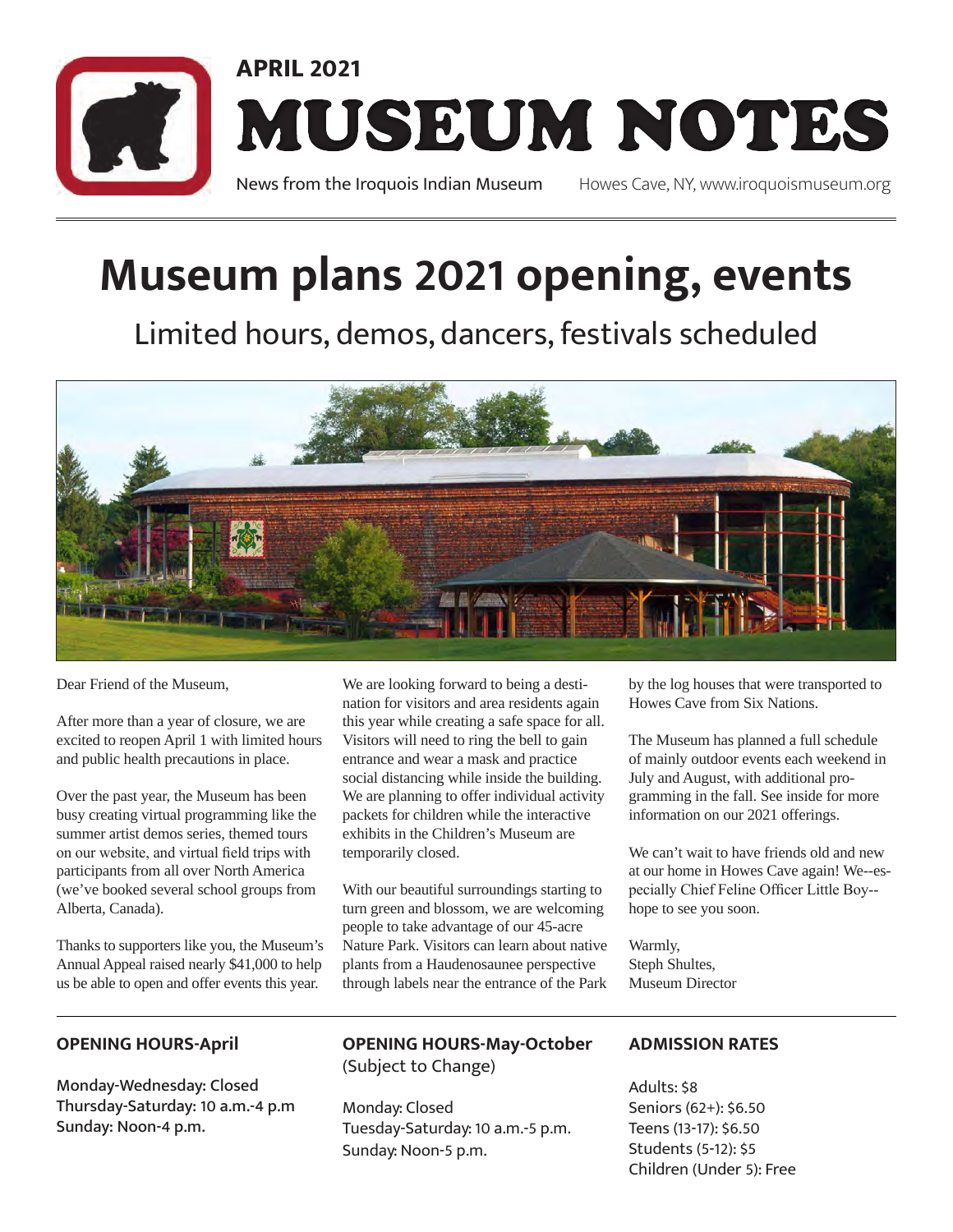# **2021 Schedule of Events**

We are thrilled to be able to present events this year after not being open since 2019. Most events will be presented outside with safety precautions in place. With the support from grants, we can present many events at no additional fee other than Museum admission, with the exception of the Fingerweaving Workshop; Roots, Rhythm, and Ale Concert; and Annual Iroquois Art Festival. We look forward to seeing you this year!



Several Haudenosaunee social dance groups will perform throughout the summer.

#### Saturday | July 3 **Haudenosaunee Dancers from Onondaga**

Various times from 10 am to 4 pm

Pride in the culture, discipline, and a dedication to tradition are a hallmark of the Haudenosaunee Dancers, who perform Iroquois social dances as practiced in their small traditional community near Syracuse. Leader and skilled seamstress Sherri Waterman-Hopper has traveled internationally as an artist and cultural speaker, and she will be joined by a core group of singers, musicians, and dancers. They will perform at various times throughout the day.

#### Saturday | July 10 **Social Dancers**

Various times from 10 am to 4 pm

Another Haudenosaunee dance group will offer presentations at the Museum throughout the day.

Saturday | July 17 **Artists Demo by Teoi Elijah | Traditional Outfits** Various times from 10 am to 4 pm

Teio is Akwesasne Mohawk and the owner of Shaking Reeds Designs, which specializes in custom-made Iroquois clothing and accessories for men, women, and children such as intricately beaded collars and cuffs, beaded and appliquéd ribbon shirts and skirts, breechcloths, and leggings. She will offer demonstrations throughout the day.

#### Saturday | July 24 **Artist Demo by Marilyn Hill | Fingerweaving**

Various times from 10 am to 4 pm

Marilyn is Tuscarora Bear Clan and self-taught in the old-style loomless weaving technique popular in the 18th Century for sashes and garters. While most men today purchase commercially produced sashes, Marilyn has spearheaded a small revival. She will offer demonstrations throughout the day.

#### Sunday | July 25 **Fingerweaving Workshop with Marilyn Hill** Time TBA

Fingerweaving artist Marilynn Hill, Tuscarora, will lead a class on the skill popular in the 18th century. Registration and attendance fee is required.

#### Saturday-Sunday | July 31-August 1 **Artist Demo by Jamie Jacobs Porcupine Quillwork** Various times each day

Jamie is a cultural educator and artist from the Seneca community of Tonawanda and admired for his attention to detail and historic knowledge. He will offer demonstrations throughout the weekend on porcupine quillwork, which is used in decorative elements on Haudenosaunee objects, such as clothing, moccasins, and quiver pouches. Jamie is a collections assistant at the Rochester Museum and Science Center.

#### Friday | August 6 **Roots, Rhythm, and Ale Ampitheater Concert** 5-9 pm

The Museum will present an evening of music and beverag-

es featuring Schoharie zydeco/ jam band The Rubber Band, and blues harmonica and guitar musician and Haudenosaunee artist Mike Jones and vocalist Kari Kennedy. Beer from local breweries will be available for purchase. Event tickets are \$10.

#### Saturday | August 7 **Artist Demo by Anna Thompson | Moccasins and Beadwork**

Various times from 10 am to 4 pm

Anna is from the Mohawk community of Akwesasne and admired for her workmanship and use of hand-tanned leather, striking use of color, and original beaded designs on moccasins, dance garters, mittens, and other items. She has been honored by the Ganondagan State Historic Site, the Abenaki and Mohawk Art Market at the Adirondack Experience, and others. She will offer demonstrations of her skill throughout the day.

#### Saturday | August 14 **Allegany River Dancers**

Various times from 10 am to 4 pm

Founded in 1979, the Allegany River Dancers have become one of the best-known Native dance groups in North America. Their performances often encourage audience participation and feature intertribal "Pow wow" style dances, such as a dance that uses 30 hoops to form designs found in nature.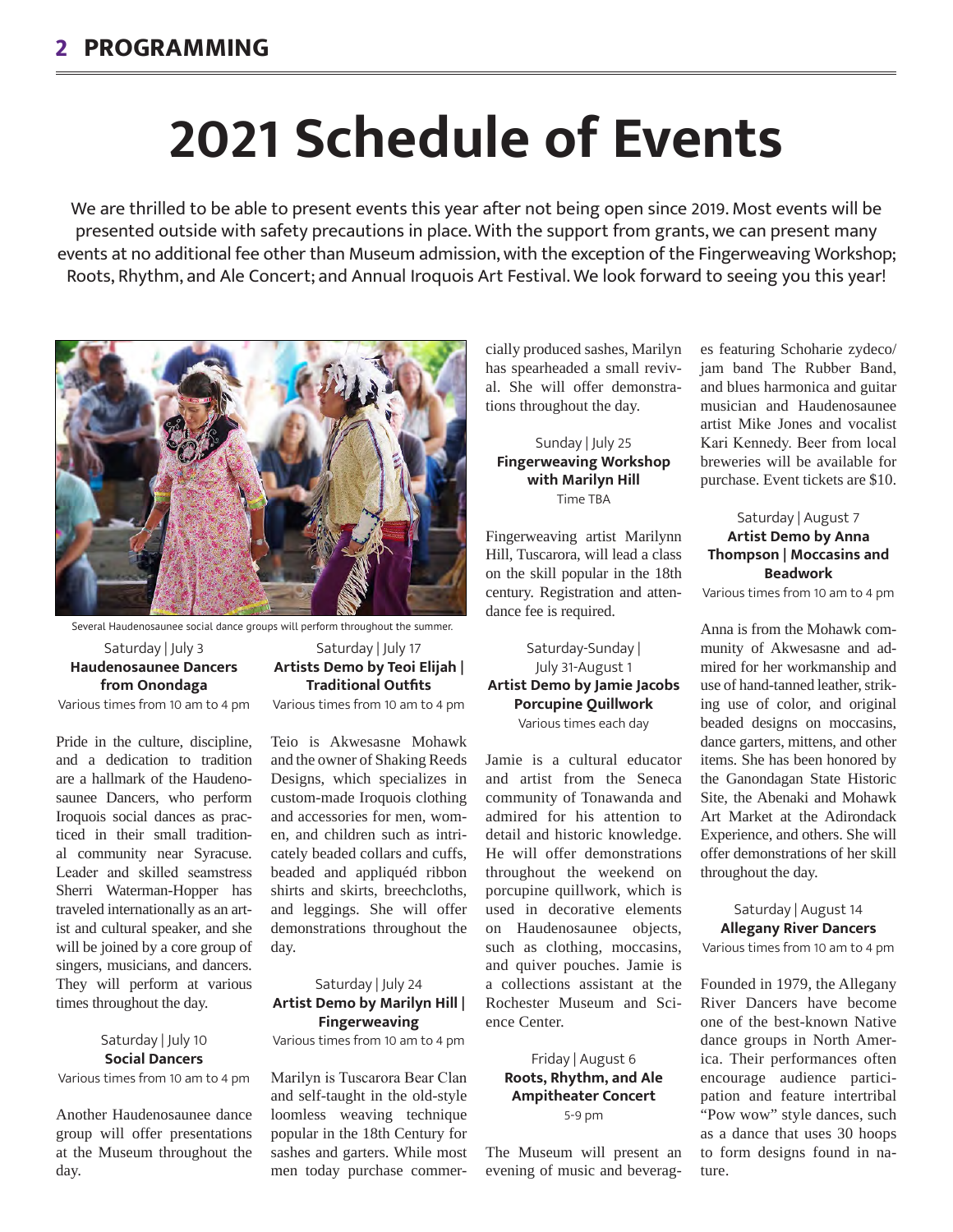Saturday | August 21 **Artist Demo by Randy Greene | Drums and Rattles** Various times from 10 am to 4 pm

Randy is Tuscarora Nation Turtle Clan and leads a social dance troupe. He will demonstrate traditional construction of waterdrums, cow horn rattles, and feather fans used in social dances.

September 4-5 | Saturday from 10 am to 5 pm, Sunday from noon to 5 pm **Annual Iroquois Arts Festival**

The Annual Iroquois Arts Festival celebrates Haudenosaunee creativity with live performances by cultural groups, demonstrations, an outdoor Arts Market with traditional and contemporary arts and fine crafts, family activities, and more. The event will feature The Sky Dancers from Six Nations Reserve in Ontario, Onondaga storyteller Perry Ground, the Museum's archaeology department, and wildlife rehabilitator Kelly Martin, who will bring a variety of animals, including birds of prey. Event tickets at \$10.

#### Saturday | October 9 **Reception for 2021 Identity/Identify Exhibit** 1 to 4 pm

The Museum will present an Indigenous People's Day Weekend reception of its 2021 contemporary art show, *Identity/Identify*, with speaker Drew Hayden Taylor. Taylor is a writer, journalist, and playwright whose works speak to his experience as a mixed race individual and the role of humor in negotiating difficult issues such as tribal membership, colonization, and adoption. Drew's credits include



Drew Hayden Taylor

over 70 plays, numerous nonfiction books, and a performance at The Kennedy Center in Washington, DC.

#### Saturday | October 16 **Early Technology Day** Various times from 10 am to 4 pm

The Museum's annual event has been moved from spring to fall, when visitors will be able to watch and participate in the ancient art of making chipped stone tools known as flint knapping, fire making, cordage making, atlatl spear throwing, and early archery. There will be displays of projectile points, tools, and local archaeological finds from the Museum's archaeology department. Think you've found an artifact? Bring it with you and the Museum's experts will try to identify it for you.

*These events are made possible by the New York State Council on the Arts with the support of Governor Andrew Cuomo and the New York State Legislature, Humanities New York, Poets & Writers, and friends and members of the Iroquois Indian Museum.* 

## **Show to feature art about Iroquois identity and belonging**



Identity/Identify features works by 16 Haudenosaunee artists throughout North America who explore how definitions and designations determine access to tribal and federal resources, rights, residency options, and other components of cultural and community participation.

Artwork created specifically for the exhibit presents the political and polarizing issues surrounding blood quantum standards, the position and challenges of mixed race individuals, and those who grew up off reservation.

The exhibit features video, sculpture, beadwork, and photography by Peter Jones, Hayden Haynes, and Michael Jones from Seneca territory; Margaret Jacobs and Natasha Smoke-Santiago from Akwesasne; Robert D'Alimonte from Tuscarora; Karen Ann Hoffman from Oneida, Wisconsin; Danielle Soames from Kahnawake; Andrea Chrisjohn from Kingston, NY; Shelia Escobar and Lance Hodahkwen from Syracuse; Rosy Simas from Minneapolis; Ric Glazer Danay from California; Melanie Printup Hope from Toronto; Dawn Dark Mountain from Santa Fe, NM; and Erin Antonak from Mississippi.

The exhibit is on view from April 1 through November 31, with a reception featuring artists and special guest Drew Hayden Taylor on Saturday, October 9.